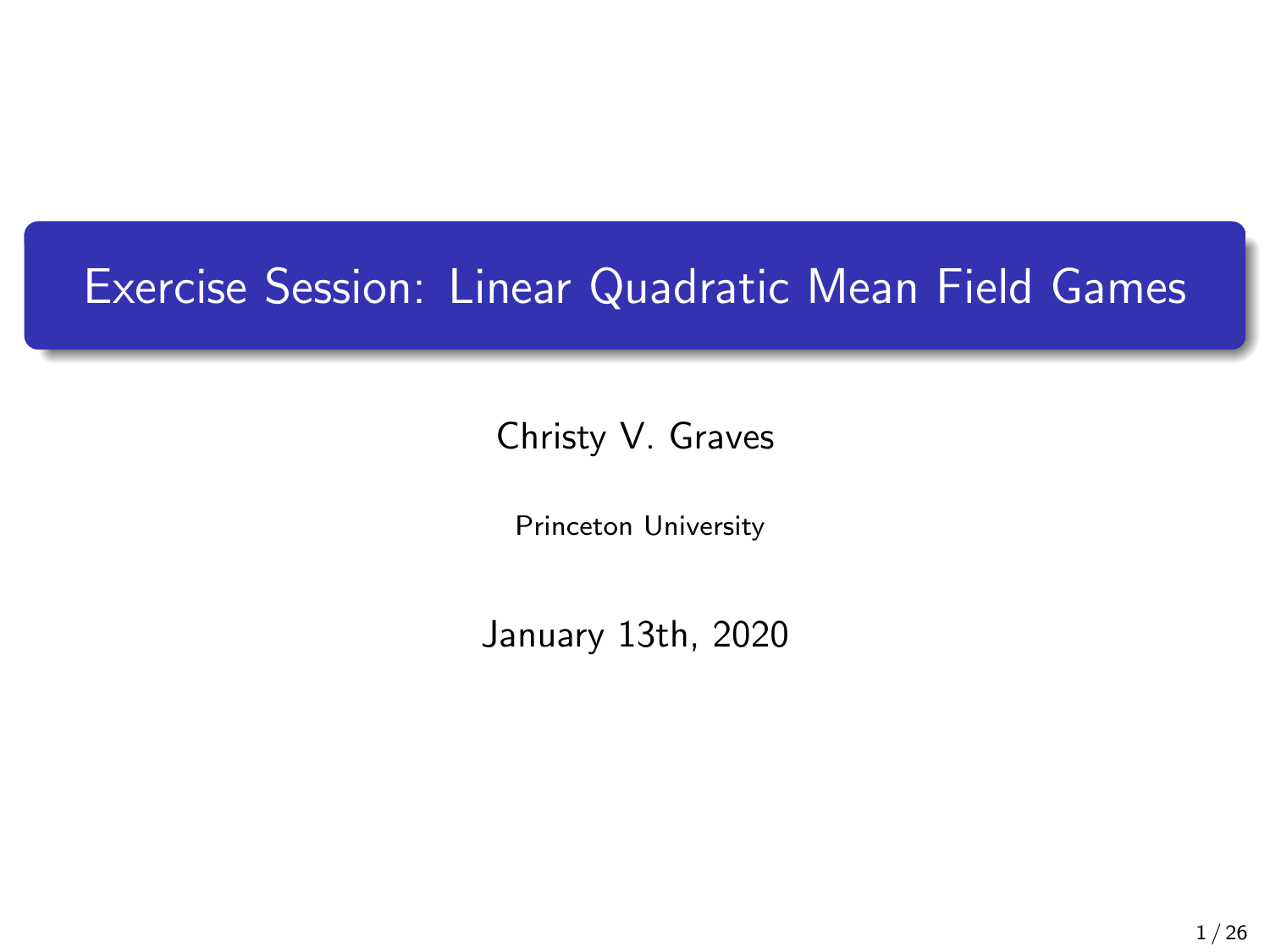## 2 [LQMFG to FBSDEs](#page-6-0)

3 [Solving Linear FBSDEs of McKean-Vlasov Type](#page-12-0)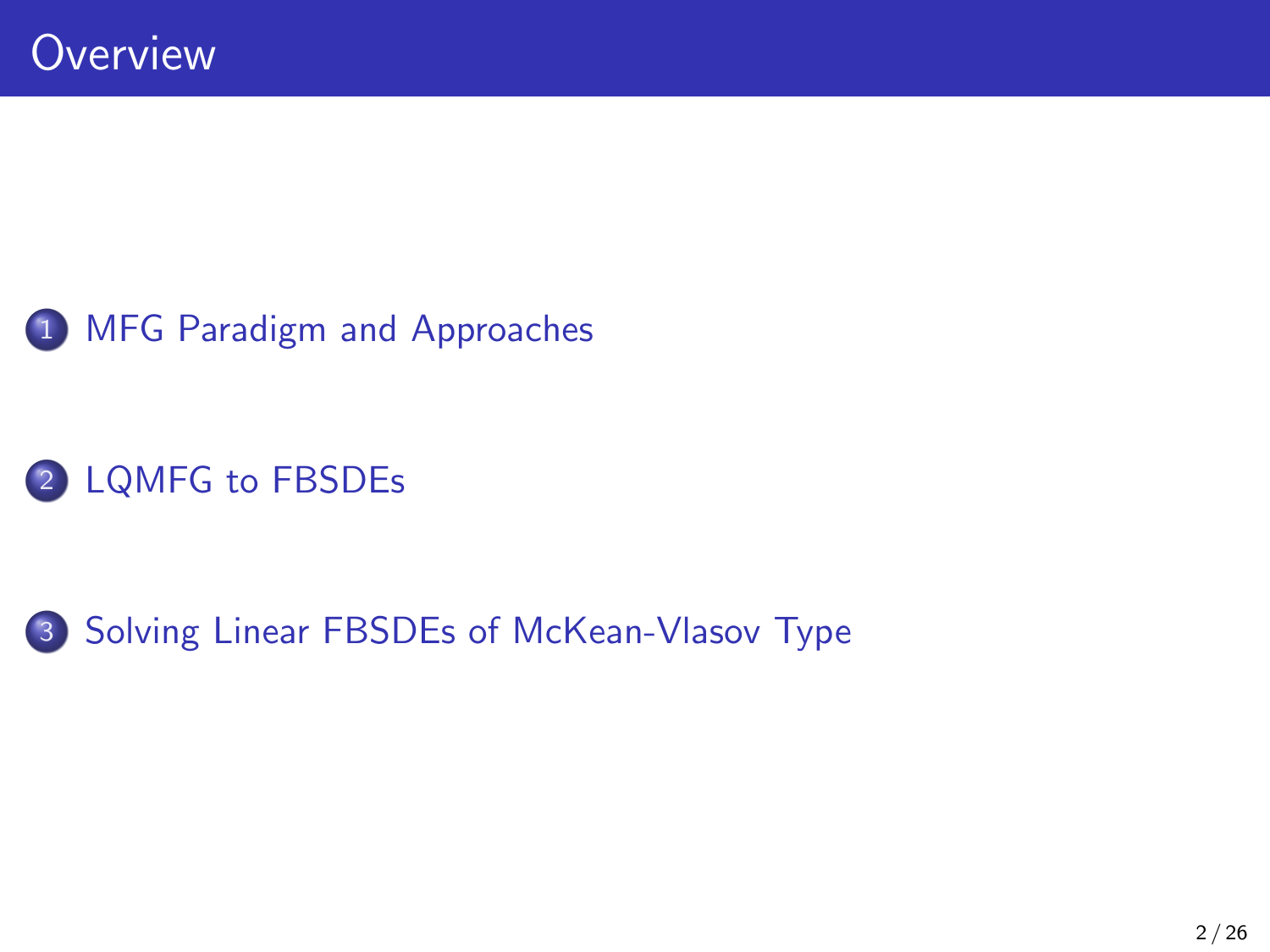## <span id="page-2-0"></span>2 [LQMFG to FBSDEs](#page-6-0)

3 [Solving Linear FBSDEs of McKean-Vlasov Type](#page-12-0)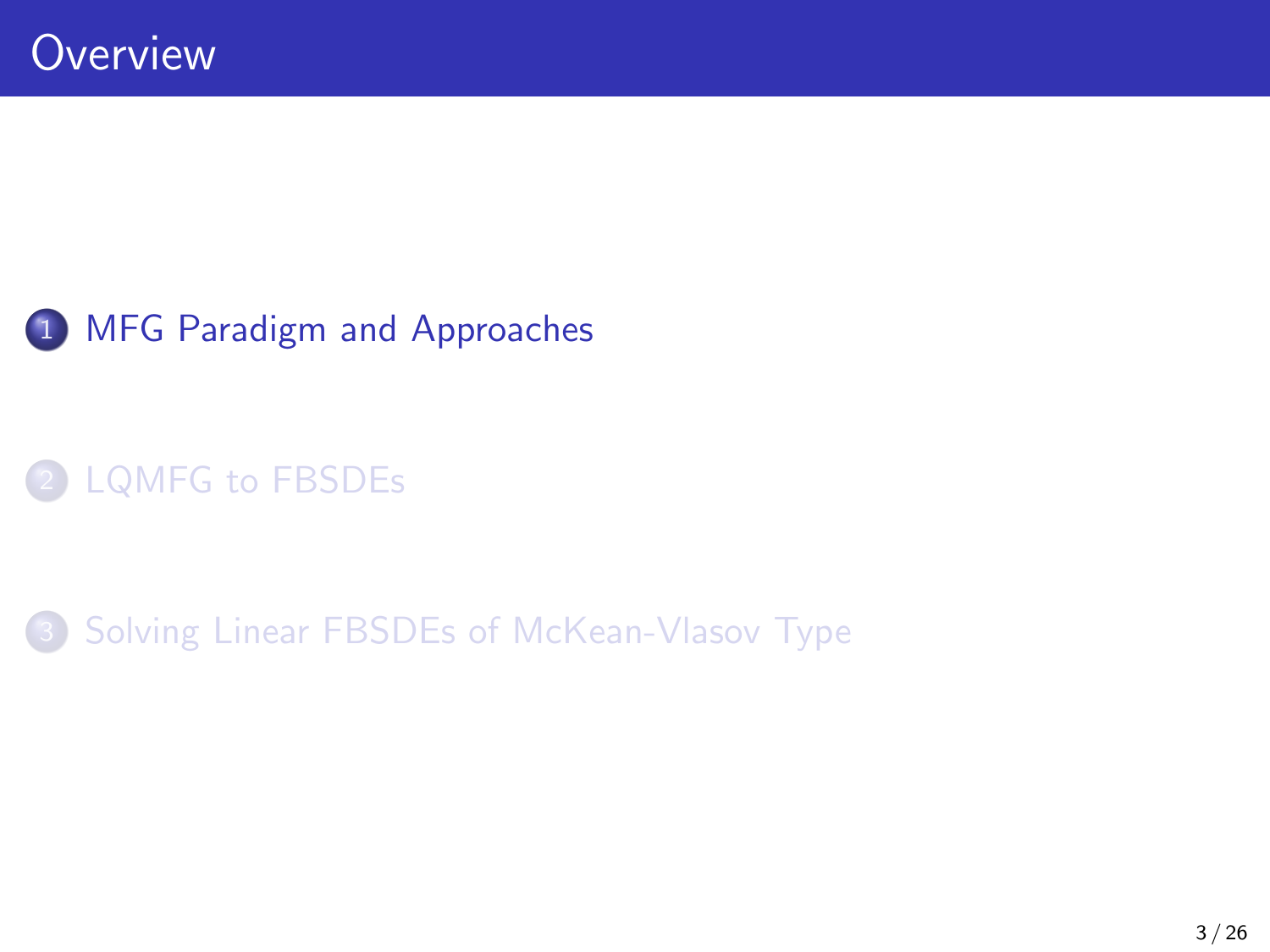- **Infinite number of symmetric and infinitesimally small players.**
- Only interact through some characteristic of the mean field of players (e.g. the mean).
- Since a representative player is insignificant, can freeze the mean field, and find their best response.
- Finally, address the fixed point: the mean field must match the representative player.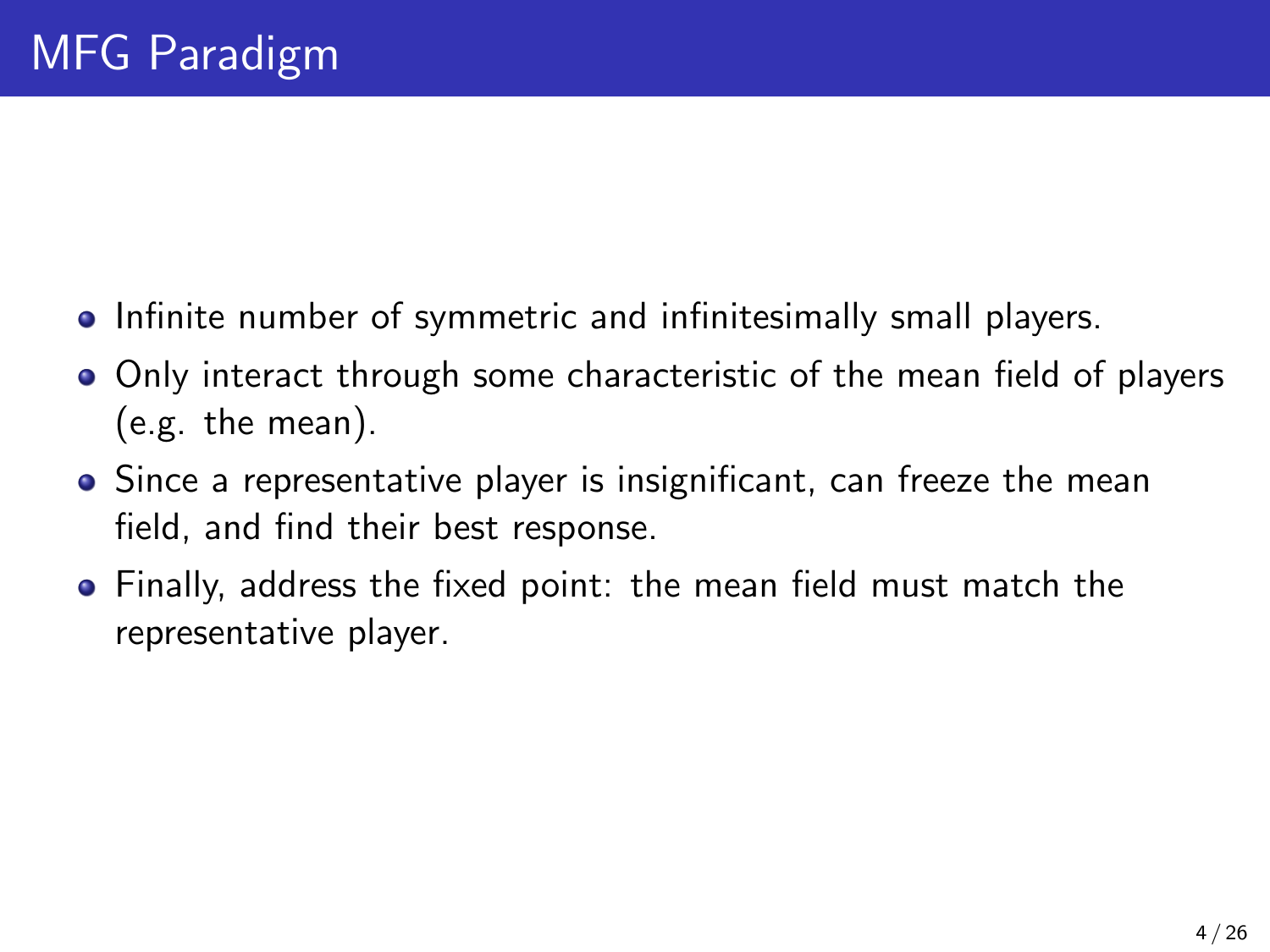- Analytical approach: formulate solution using coupled forward backward PDEs.
	- Backwards Hamilton Jacobi Bellman equation.
	- Forward Kolmogorov equation.
	- Nash Certainty Equivalence (NCE) equations: Huang, Malhamé, and Caines.
	- Mean field games: Lasry and Lions.
- Probabilistic approach: formulate solution using coupled forward backward SDEs.
	- **Carmona and Delarue.**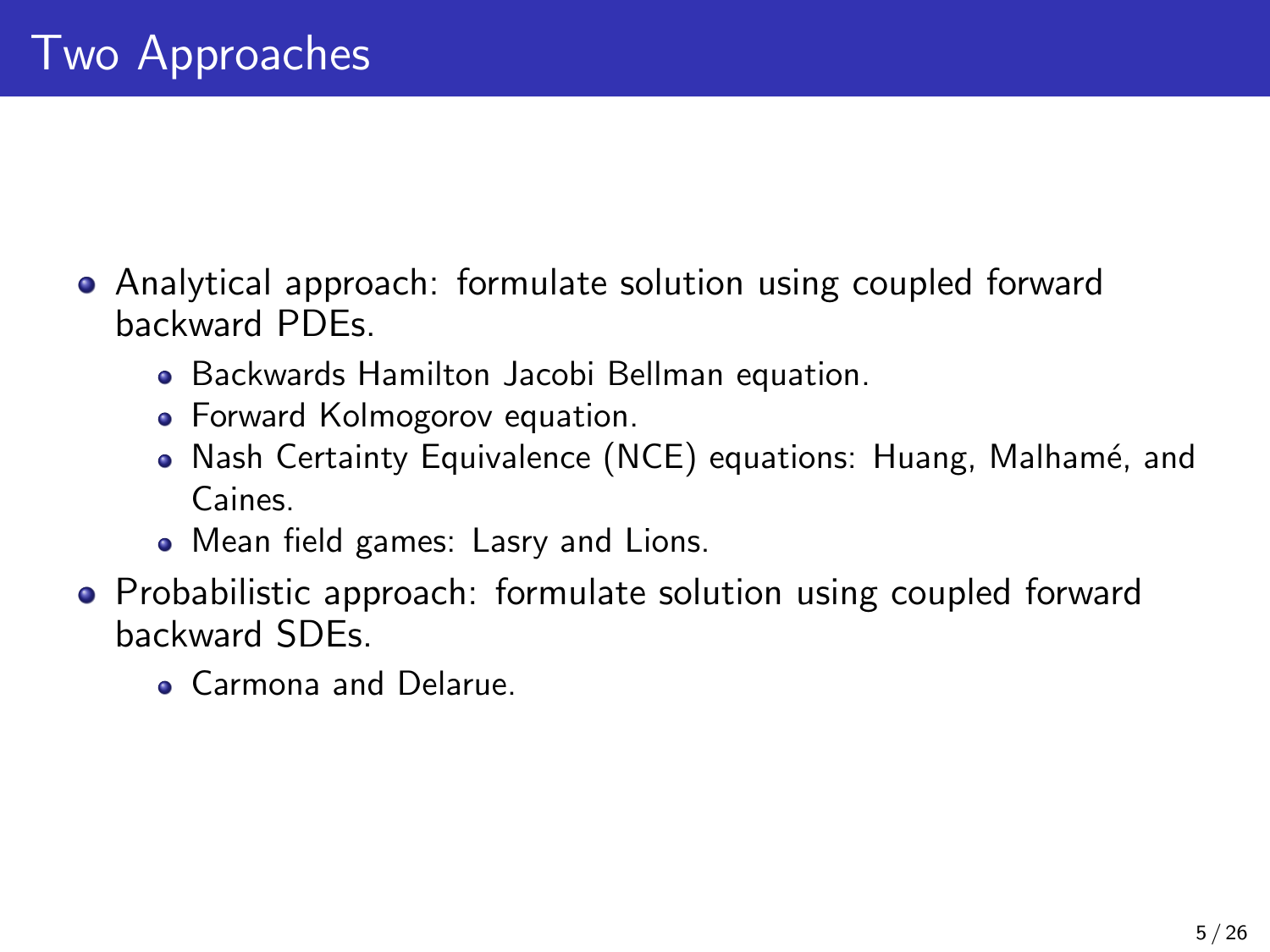- Solve a linear quadratic mean field game explicitly.
- I will use the probabilistic approach (forward backward SDEs).
- The computations are very similar under the analytical approach (forward backward PDEs).
	- ...left as an exercise for the listener.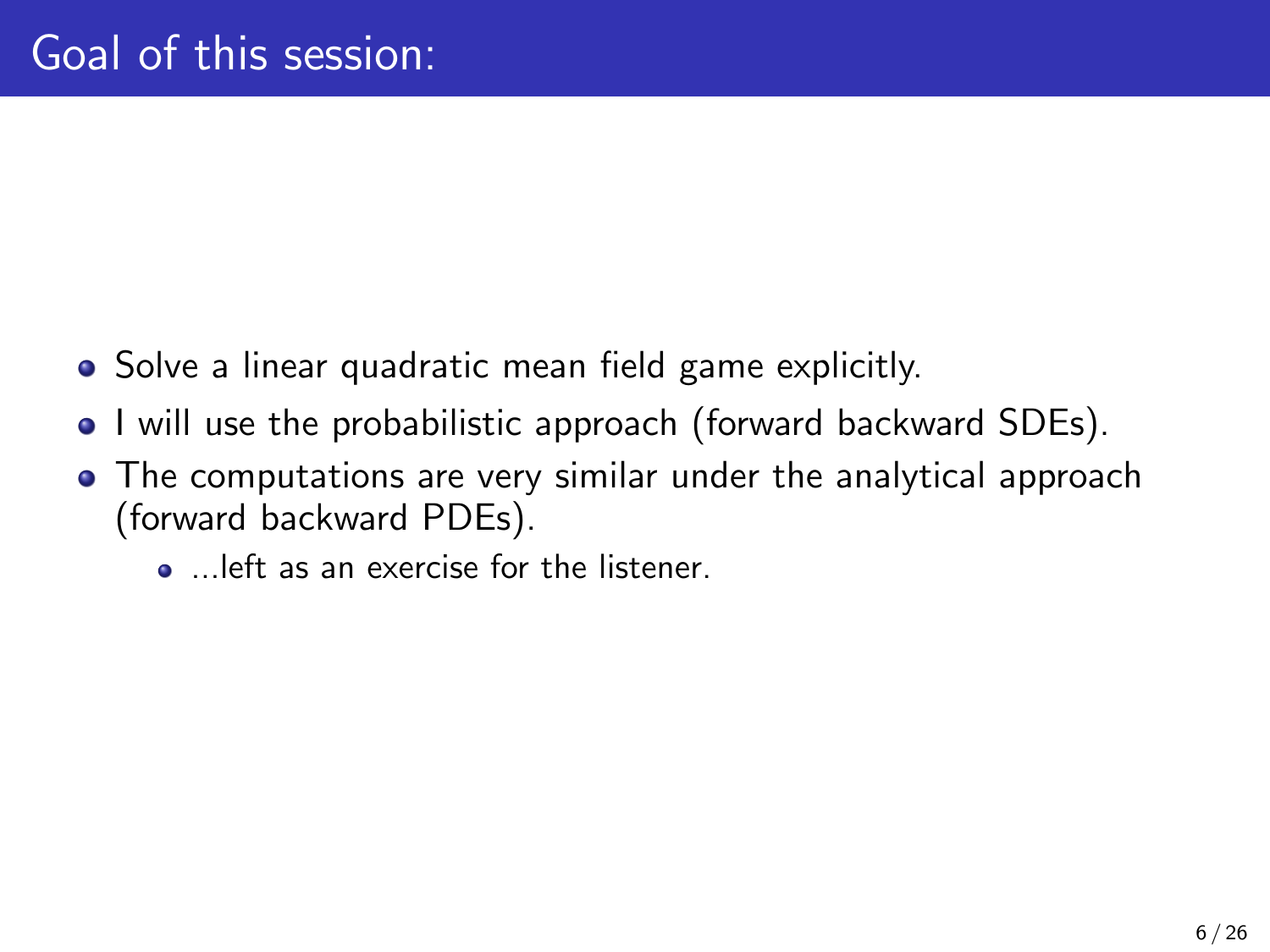<span id="page-6-0"></span>

3 [Solving Linear FBSDEs of McKean-Vlasov Type](#page-12-0)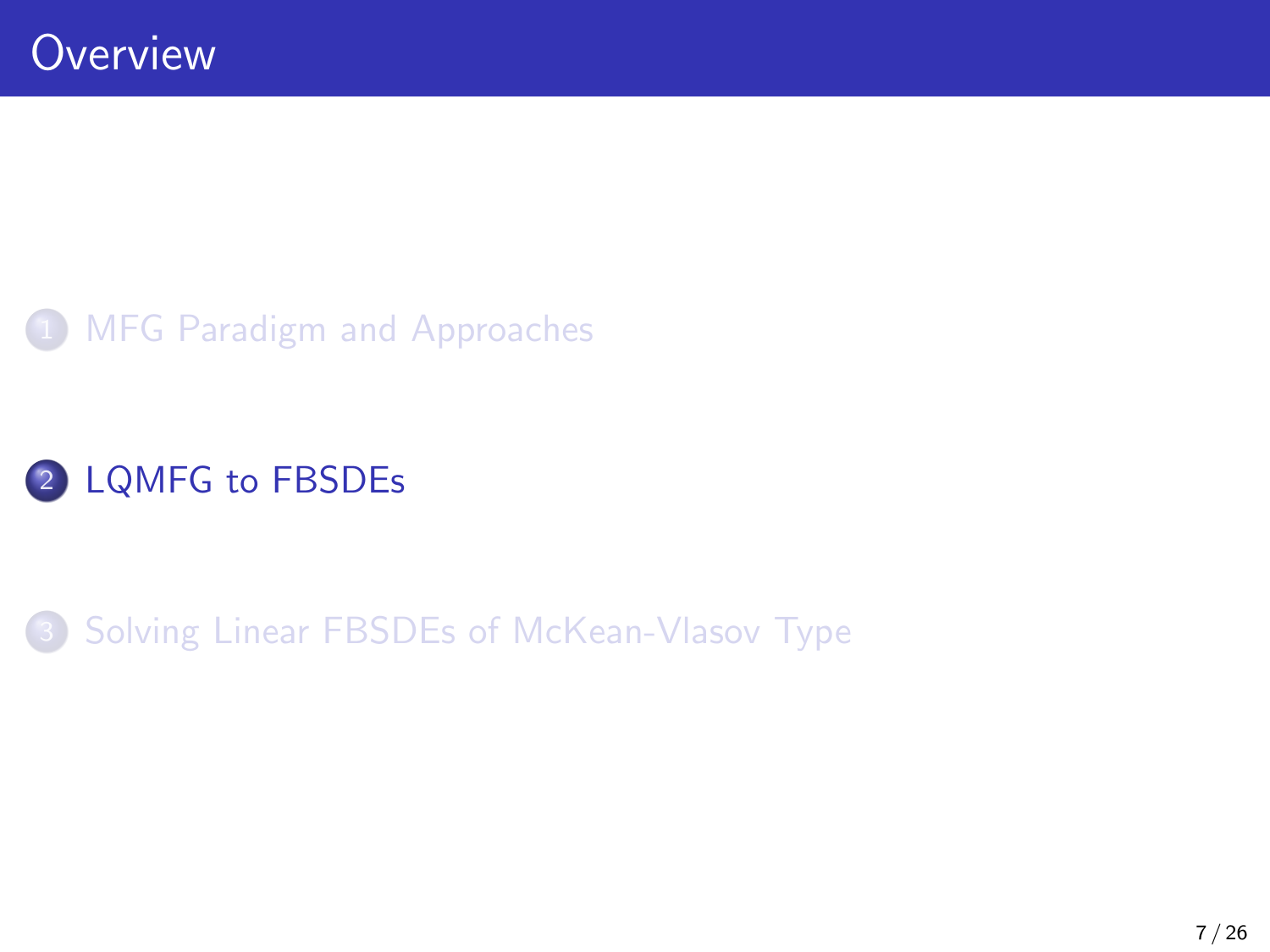## LQMFG

Given deterministic  $\bar{\bm{\mu}} = (\bar{\mu}_t)_{t\in [0,\mathcal{T}]}.$  a representative player has dynamics:

$$
dX_t = (b_1X_t + \bar{b}_1\bar{\mu}_t + b_2\alpha_t) dt + \sigma dW_t, X_0 = \xi,
$$
\n(1)

where  $\xi$  is a random variable with finite mean and variance, and the player considers the following cost when choosing their control,  $\bm{\alpha} = (\alpha_t)_{t\in [0,\mathcal{T}]}$ :

$$
J(\alpha) = \mathbb{E}\bigg[\int_0^T \frac{1}{2} \left[qX_t^2 + \bar{q}(X_t - s\bar{\mu}_t)^2 + r\alpha_t^2\right] dt + \frac{1}{2} \left[q_T X_T^2 + \bar{q}_T (X_T - s_T \bar{\mu}_T)^2\right]\bigg].
$$
\n(2)

Fixed point:  $\bar{\mu}_t = \mathbb{E}(X_t)$ ,  $\forall t \in [0, T]$ .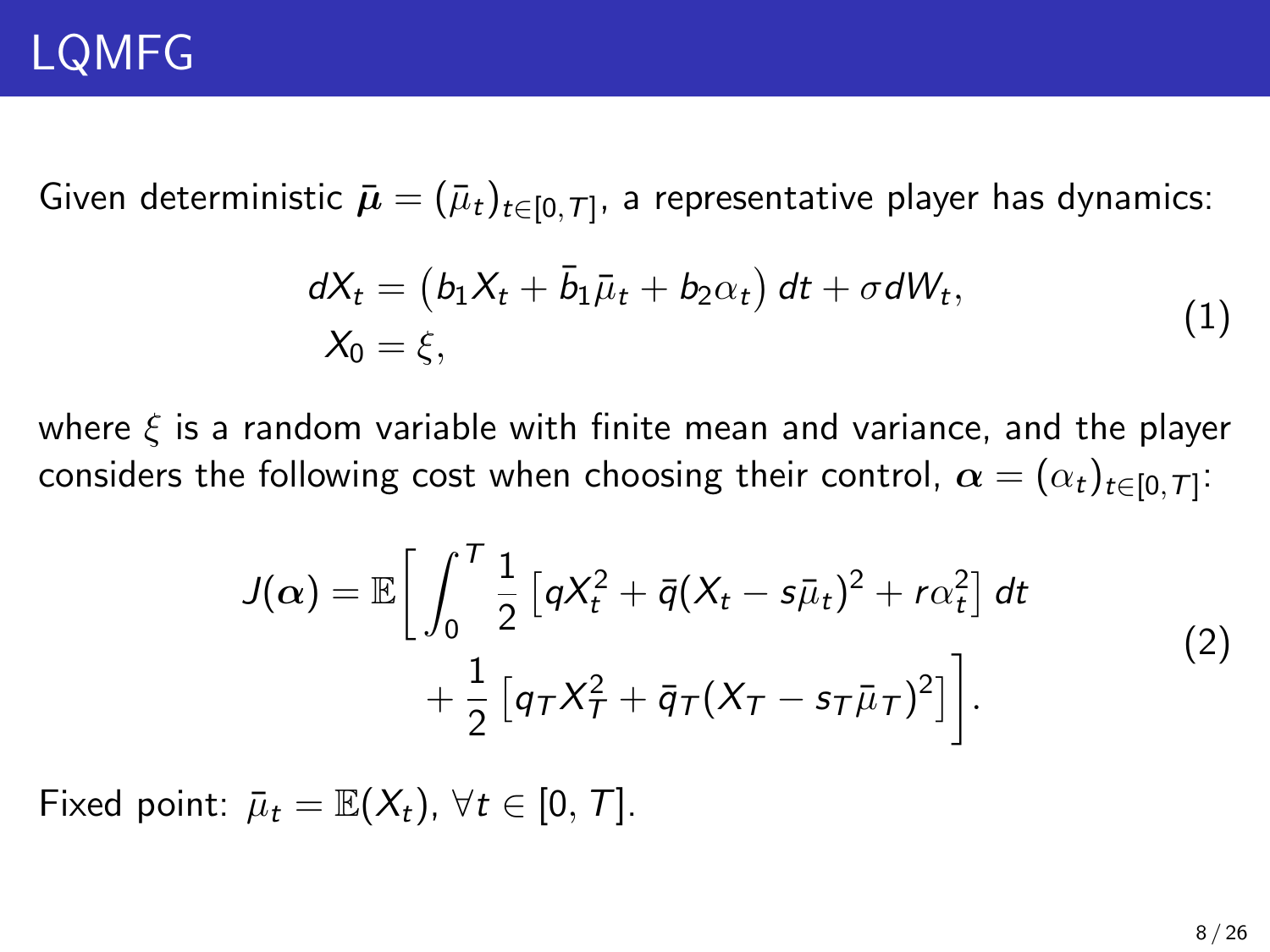$$
dX_t = \alpha_t dt + \sigma dW_t,
$$
  
\n
$$
X_0 = \xi,
$$
\n(3)

$$
J(\alpha) = \mathbb{E}\bigg[\int_0^T \frac{1}{2}\left[(X_t - \bar{\mu}_t)^2 + \alpha_t^2\right]dt. \tag{4}
$$

- $X_t$  is the velocity of a bird in the flock.
- The birds control (up to some noise), their velocity.
- Each birds tries to match the average velocity of the flock, while minimizing their efforts.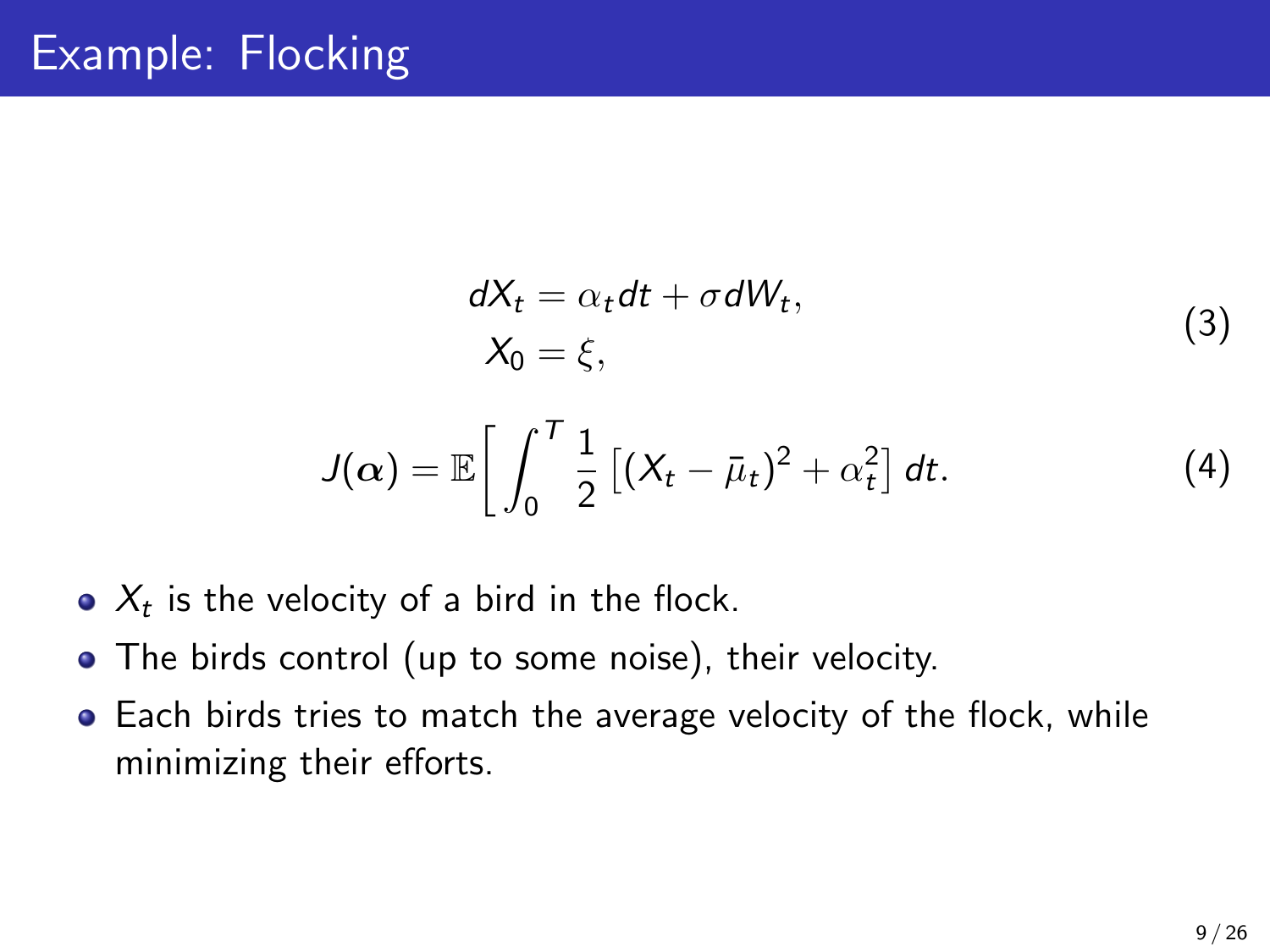- **•** For fixed  $\bar{\mu}$ , solve optimal control problem to find best control  $\boldsymbol{\alpha} = (\alpha_t)_{t\in [0,\mathcal{T}]}$  .
- **2** Address fixed point:  $\bar{\mu}_t = \mathbb{E}(X_t)$ ,  $\forall t \in [0, T]$ .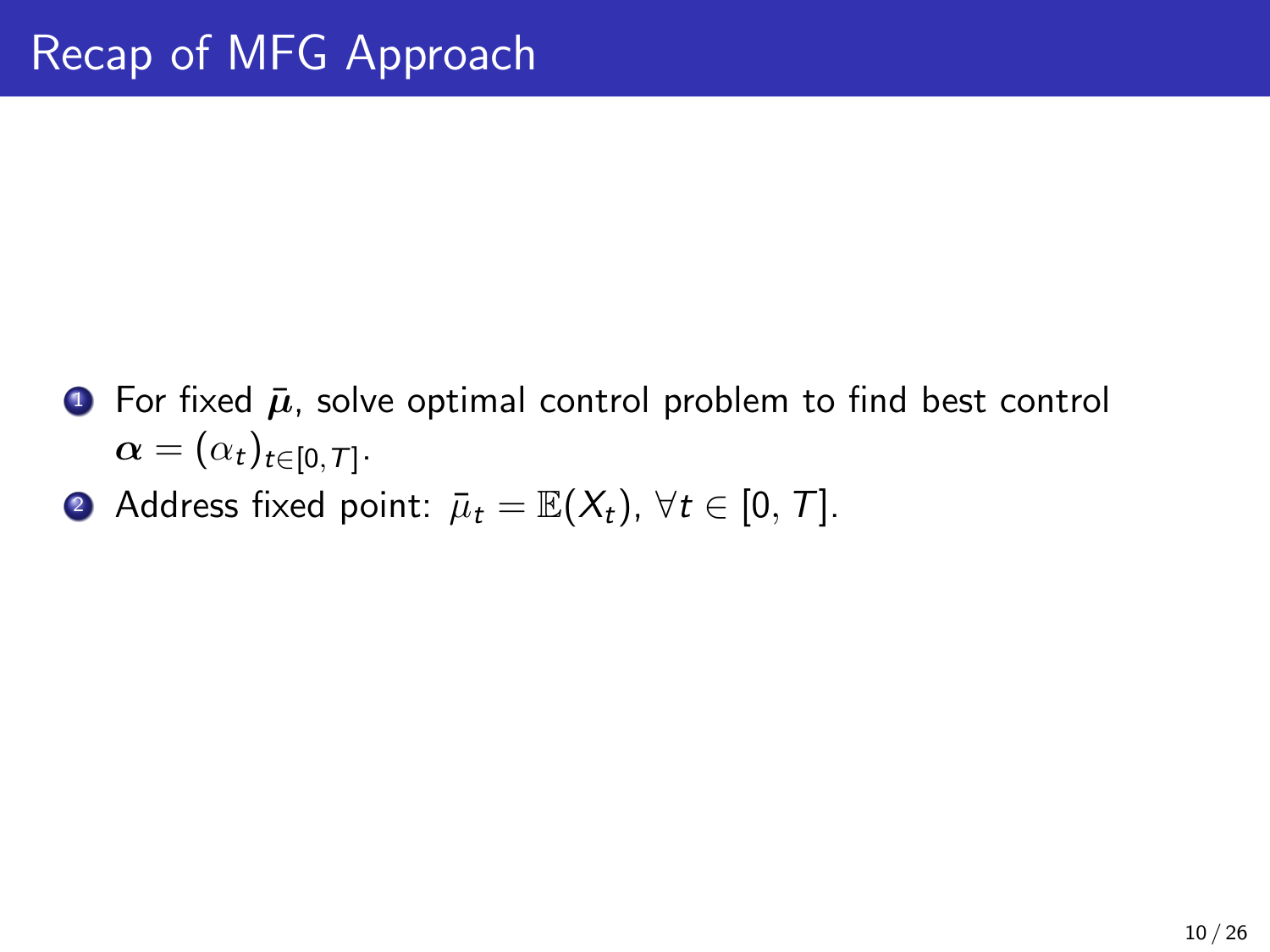## Probabilistic Approach

Reduced Hamiltonian:

$$
H(t, x, \bar{\mu}, \alpha, y) = [b_1x + \bar{b}_1\bar{\mu} + b_2\alpha] y + \frac{1}{2} [qx^2 + \bar{q}(x - s\bar{\mu})^2 + r\alpha^2].
$$
 (5)

Adjoint equation:

$$
dY_t = -\partial_x H(t, X_t, \bar{\mu}_t, \alpha_t, Y_t)dt + Z_t dW_t,
$$
  
\n
$$
Y_T = (q_T + \bar{q}_T)X_T - \bar{q}_T s_T \bar{\mu}_T.
$$
\n(6)

According to the Pontryagin stochastic maximum principle, a sufficient condition for optimality is:

$$
\partial_{\alpha} H(t, X_t, \bar{\mu}_t, \hat{\alpha}_t, Y_t) = 0.
$$

Optimal control:

$$
\hat{\alpha}_t = -\frac{b_2}{r} Y_t. \tag{7}
$$

11 / 26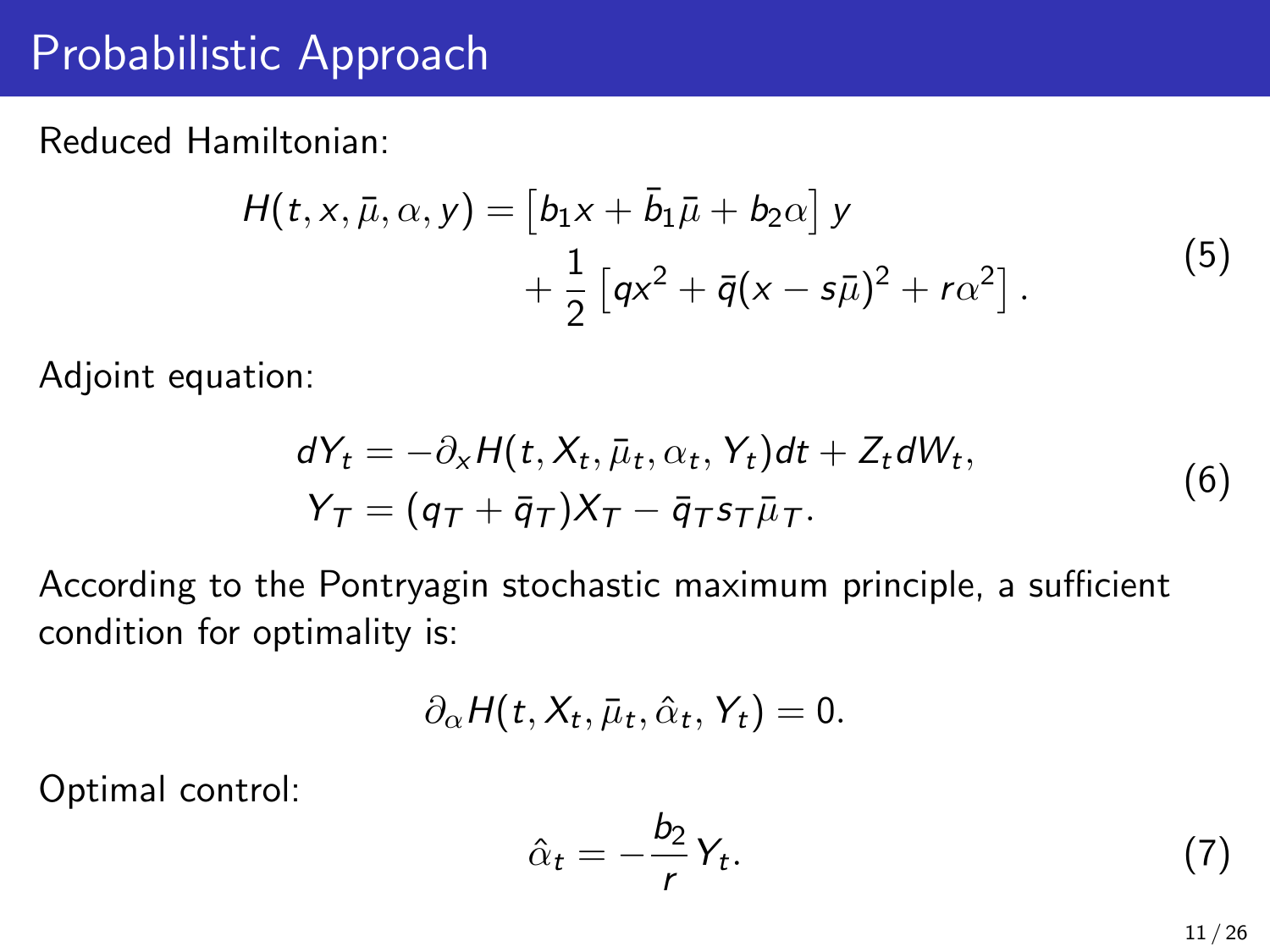Replacing  $\bar{\mu}_t$  by  $\mathbb{E}(X_t)$ , we arrive at a linear FBSDE system of McKean-Vlasov type:

$$
dX_t = \left[b_1X_t + \bar{b}_1\mathbb{E}X_t - \frac{b_2^2}{r}Y_t\right]dt + \sigma dW_t
$$
  
\n
$$
X_0 = \xi,
$$
  
\n
$$
dY_t = -\left[(q + \bar{q})X_t - \bar{q}s\mathbb{E}X_t + b_1Y_t\right]dt + Z_t dW_t,
$$
  
\n
$$
Y_T = (q_T + \bar{q}_T)X_T - \bar{q}_T s_T \mathbb{E}X_T.
$$

(8)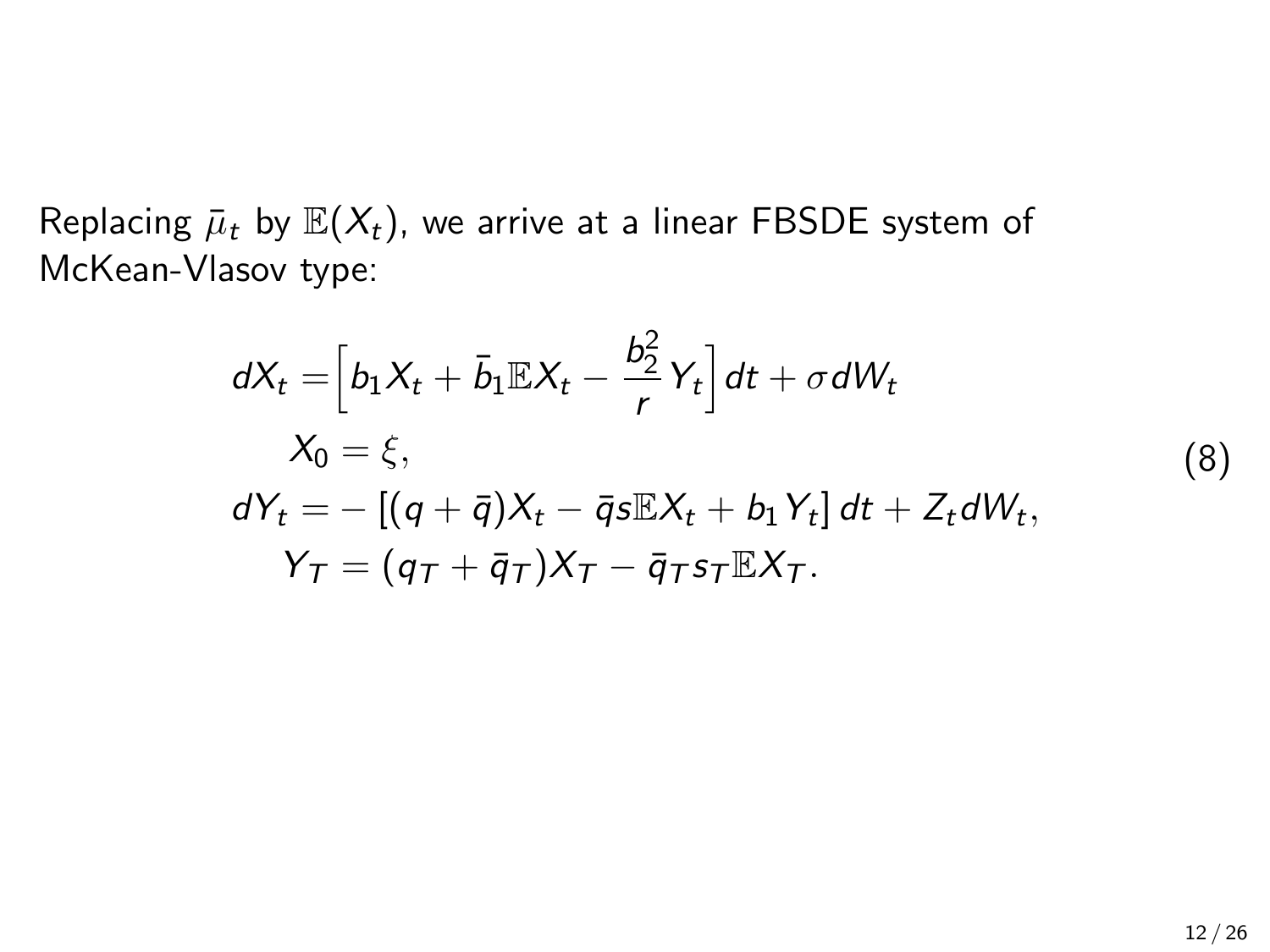## <span id="page-12-0"></span>[LQMFG to FBSDEs](#page-6-0)

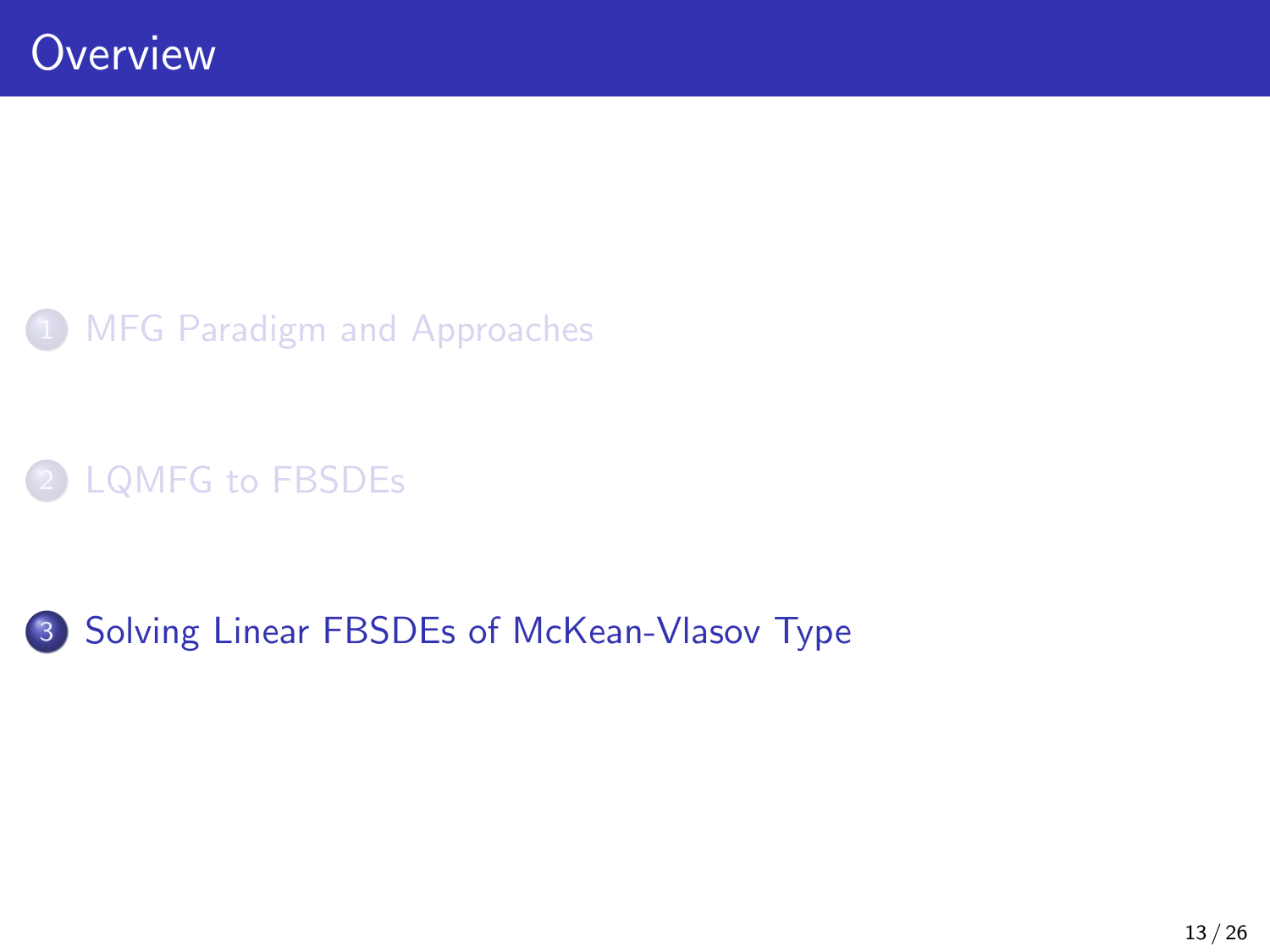Let:

$$
a^{x} := b_{1}, \ a^{\bar{x}} := \bar{b}_{1}, \ a^{y} := -\frac{b_{2}^{2}}{r}, \ a^{\bar{y}} := 0
$$
  
\n
$$
b^{x} := -(q + \bar{q}), \ b^{\bar{x}} := \bar{q}s, \ b^{y} := -b_{1}, \ b^{\bar{y}} := 0
$$
  
\n
$$
c^{x} := q_{T} + \bar{q}_{T}, \ c^{\bar{x}} := -\bar{q}_{T}s_{T}.
$$
\n(9)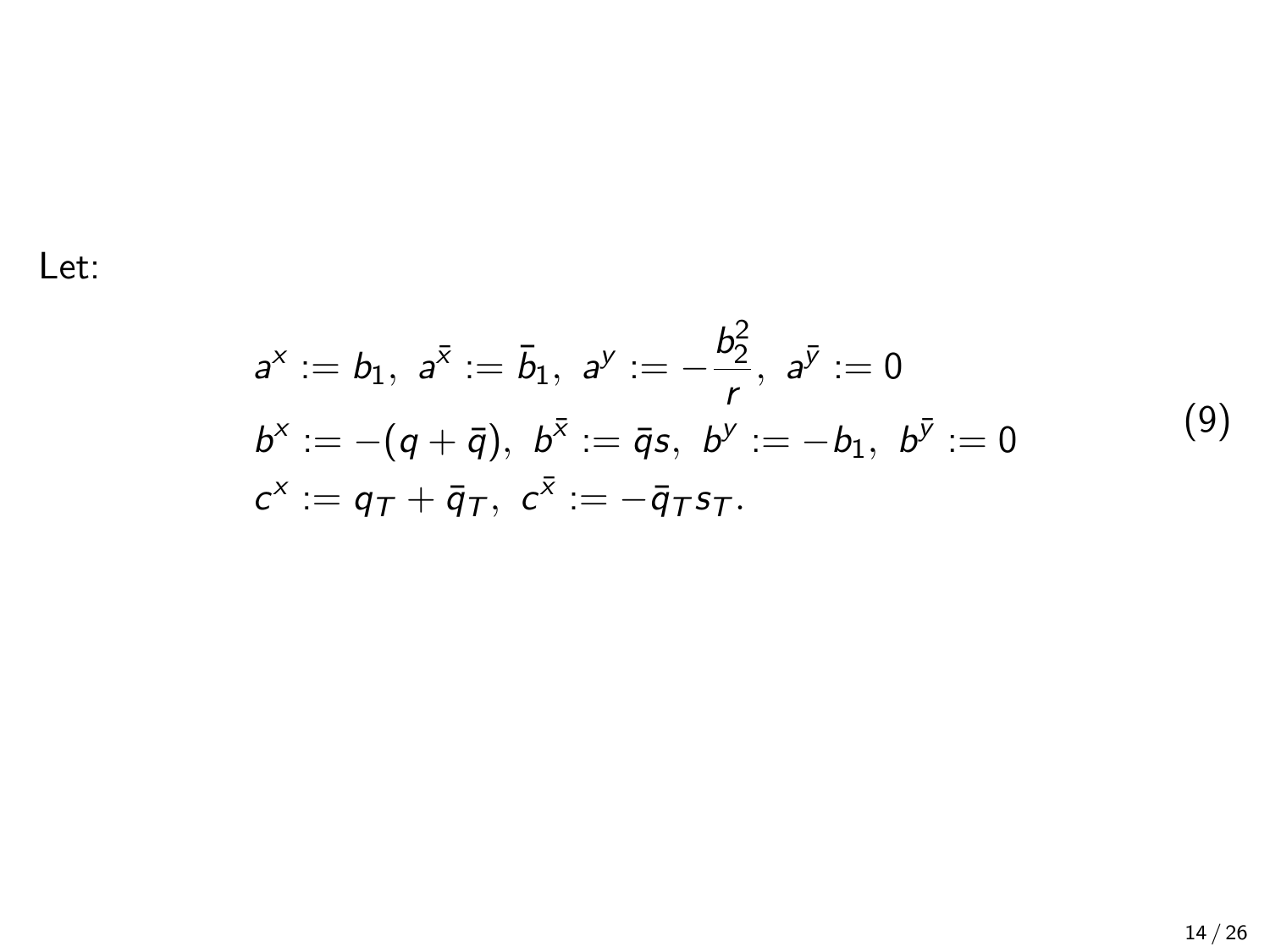# General Constant Coefficient Linear FBSDE System of McKean-Vlasov Type

<span id="page-14-0"></span>
$$
dX_t = (a^X X_t + a^{\overline{X}} \mathbb{E} X_t + a^Y Y_t + a^{\overline{Y}} \mathbb{E} Y_t) dt + \sigma dW_t,
$$
  
\n
$$
X_0 = \xi,
$$
  
\n
$$
dY_t = (b^X X_t + b^{\overline{X}} \mathbb{E} X_t + b^Y Y_t + b^{\overline{Y}} \mathbb{E} Y_t) dt + Z_t dW_t,
$$
  
\n
$$
Y_T = c^X X_T + c^{\overline{X}} \mathbb{E} X_T.
$$
\n(10)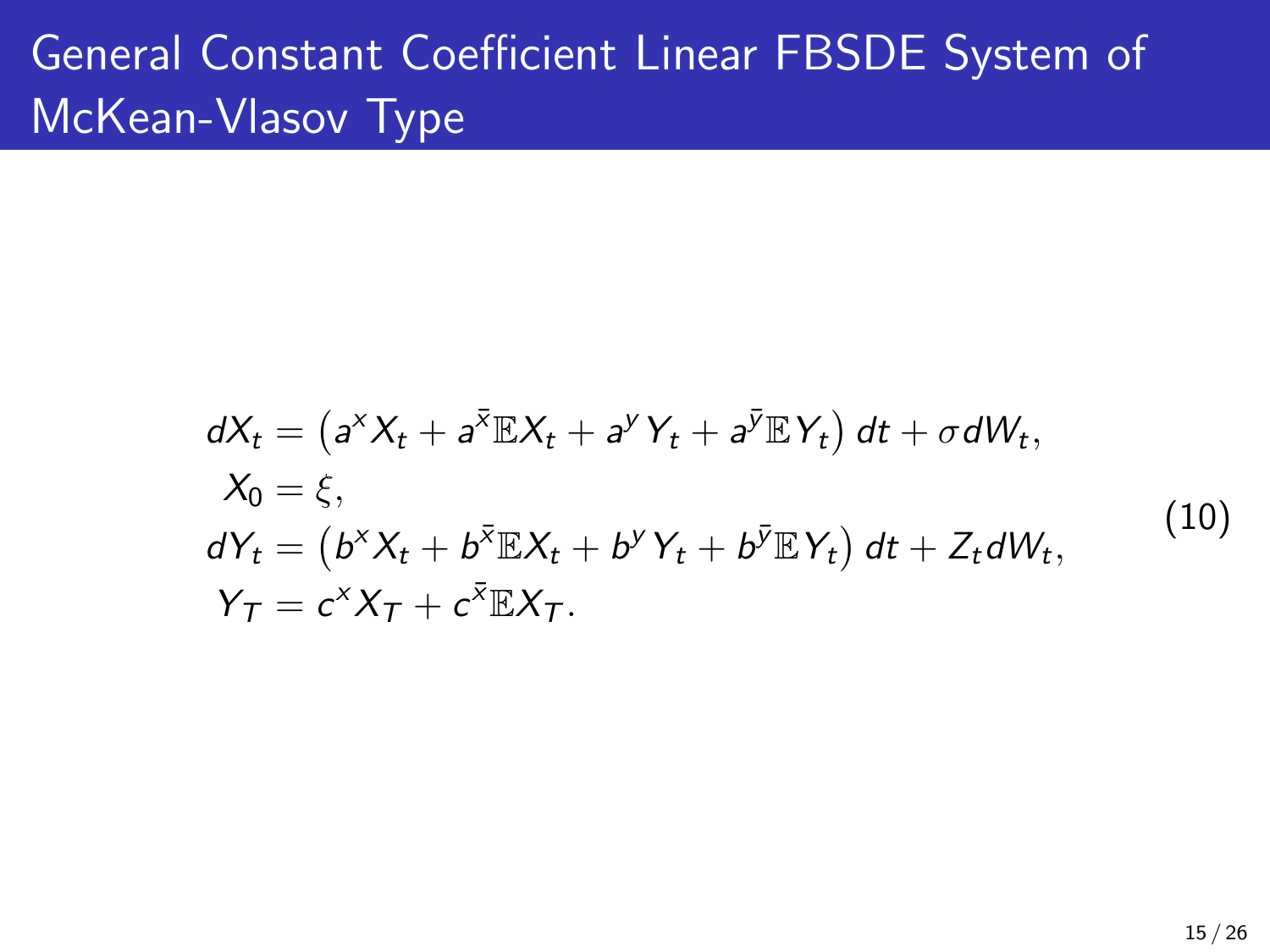By taking expectations in equation [\(10\)](#page-14-0), and letting  $\bar{x}_t$  and  $\bar{y}_t$  denote  $\mathbb{E}X_t$ and  $\mathbb{E} Y_t$ , respectively, we get:

<span id="page-15-0"></span>
$$
\dot{\bar{x}}_t = (a^x + a^{\bar{x}})\bar{x}_t + (a^y + a^{\bar{y}})\bar{y}_t,\n\bar{x}_0 = \mathbb{E}(\xi),\n\dot{\bar{y}}_t = (b^x + b^{\bar{x}})\bar{x}_t + (b^y + b^{\bar{y}})\bar{y}_t,\n\bar{y}_T = (c^x + c^{\bar{x}})\bar{x}_T.
$$
\n(11)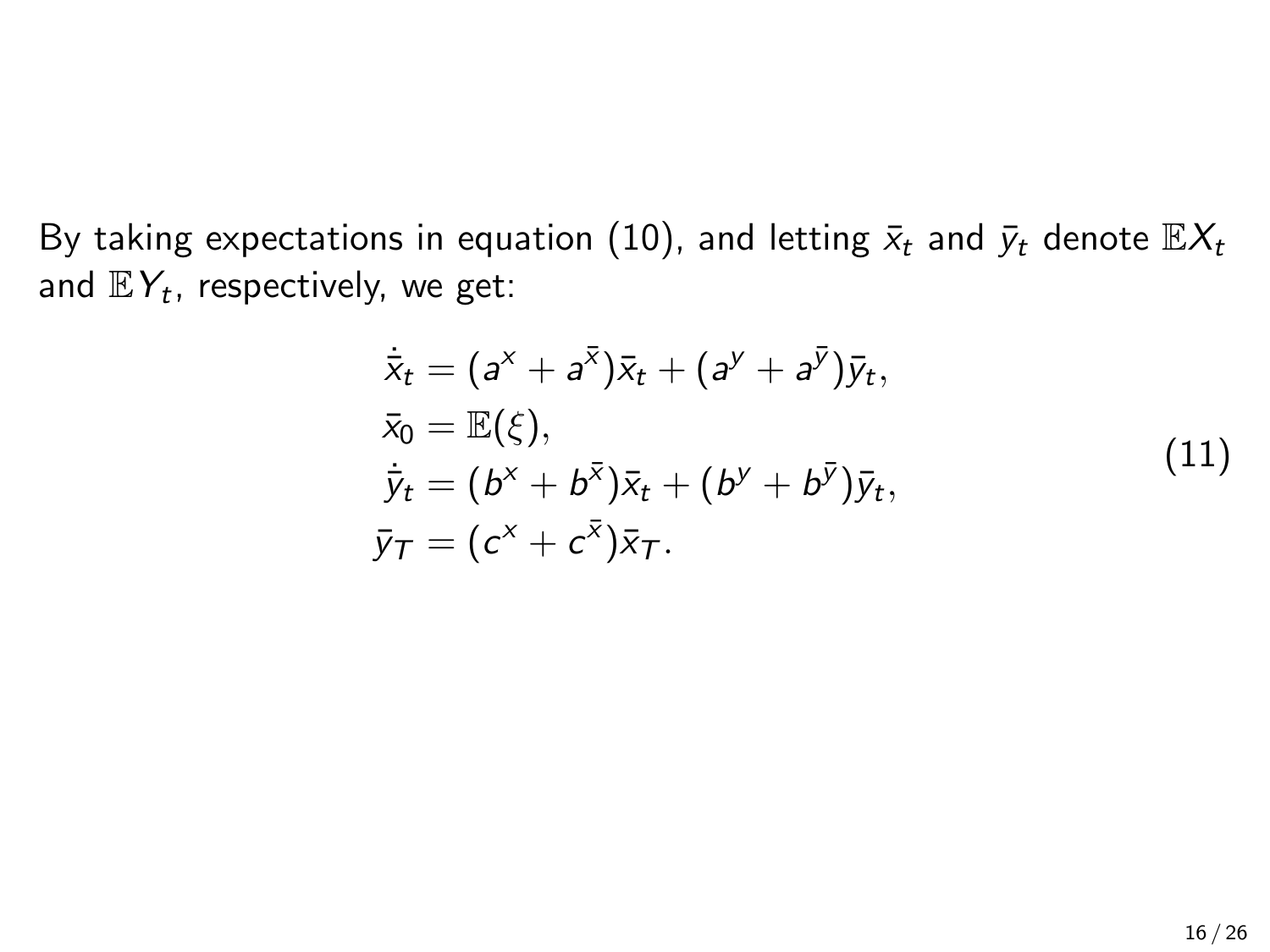Make the ansatz  $\bar{y}_t = \bar{\eta}_t \bar{x}_t + \bar{\chi}_t$  for deterministic functions  $[0, T] \ni t \mapsto \bar{\eta}_t \in \mathbb{R}$  and  $[0, T] \ni t \mapsto \bar{\chi}_t \in \mathbb{R}$ . Then we have:

$$
\dot{\bar{y}}_t = (b^x + b^{\bar{x}} + (b^y + b^{\bar{y}})\bar{\eta}_t)\bar{x}_t + (b^y + b^{\bar{y}})\bar{\chi}_t, \qquad (12)
$$

and  $\bar{y}_{\mathcal{T}} = (c^{\times} + c^{\bar{\times}}) \bar{\times}_{\mathcal{T}}$ , while we also have:

$$
\dot{\bar{y}}_t = \bar{\eta}_t \dot{\bar{x}}_t + \dot{\bar{\eta}}_t \bar{x}_t + \dot{\bar{\chi}}_t \n= \bar{\eta}_t \left[ (a^x + a^{\bar{x}}) \bar{x}_t + (a^y + a^{\bar{y}}) \bar{y}_t \right] + \dot{\bar{\eta}}_t \bar{x}_t + \dot{\bar{\chi}}_t, \n= \bar{\eta}_t \left[ (a^x + a^{\bar{x}}) \bar{x}_t + (a^y + a^{\bar{y}}) (\bar{\eta}_t \bar{x}_t + \bar{\chi}_t) \right] + \dot{\bar{\eta}}_t \bar{x}_t + \dot{\bar{\chi}}_t, \n= \left[ \dot{\bar{\eta}}_t + (a^y + a^{\bar{y}}) \bar{\eta}_t^2 + (a^x + a^{\bar{x}}) \bar{\eta}_t \right] \bar{x}_t + \left[ \dot{\bar{\chi}}_t + \bar{\eta}_t (a^y + a^{\bar{y}}) \bar{\chi}_t \right],
$$
\n(13)

and  $\bar{y}_T = \bar{\eta}_T \bar{x}_T + \bar{\chi}_T$ .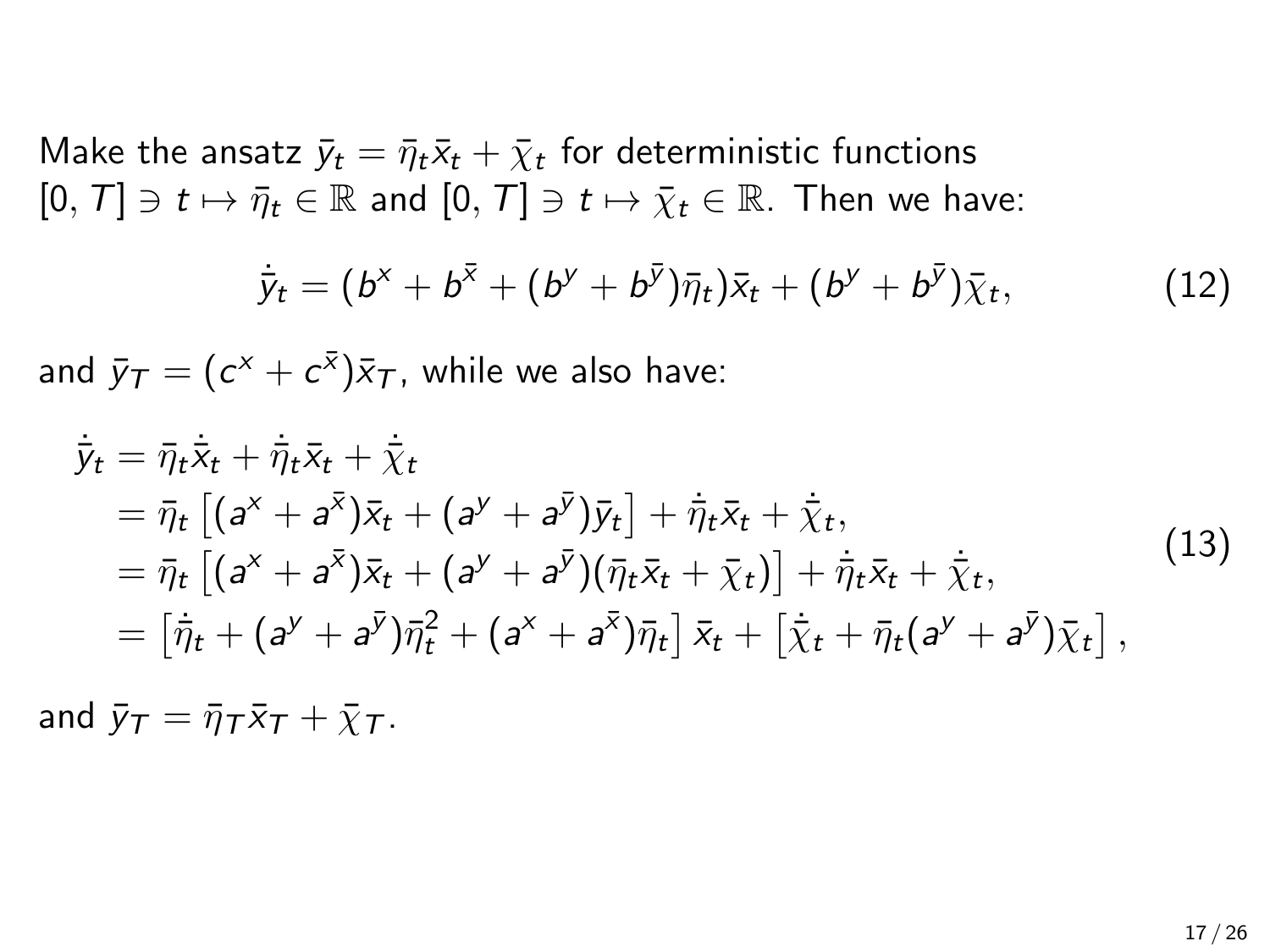Assuming the ansatz, the system in equation [\(11\)](#page-15-0) is equivalent to the ODE system:

$$
\dot{\bar{\eta}}_t + (a^y + a^{\bar{y}})\bar{\eta}_t^2 + (a^x + a^{\bar{x}} - b^y - b^{\bar{y}})\bar{\eta}_t - b^x - b^{\bar{x}} = 0, \n\bar{\eta}_T = c^x + c^{\bar{x}}, \n\dot{\bar{\chi}}_t + (\bar{\eta}_t(a^y + a^{\bar{y}}) - b^y - b^{\bar{y}})\bar{\chi}_t = 0, \n\bar{\chi}_T = 0.
$$
\n(14)

Note that  $\bar{x}$  solves a first order homogeneous linear equation. Thus  $\bar{\chi}_t = 0$ ,  $\forall t \in [0, T]$ .  $\bar{\eta}$  solves a Riccati equation.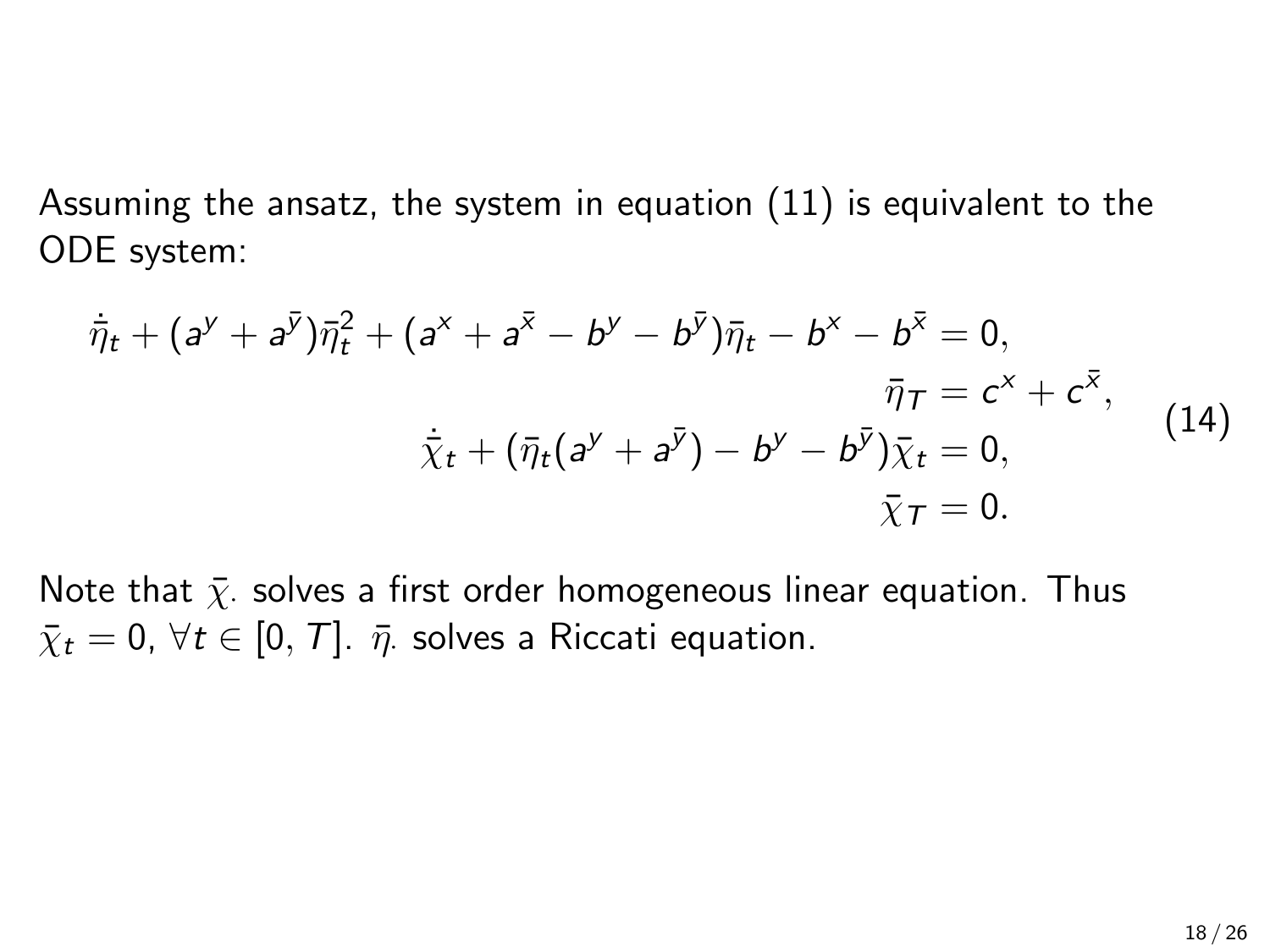Given  $\bar{\eta}$ ., we have:

$$
\dot{\overline{x}}_t = (a^x + a^{\overline{x}} + (a^y + a^{\overline{y}})\overline{\eta}_t)\overline{x}_t, \quad \overline{x}_0 = \mathbb{E}(\xi), \tag{15}
$$

and thus,

$$
\bar{x}_t = \mathbb{E}(\xi) e^{\int_0^t (a^x + a^{\bar{x}} + (a^y + a^{\bar{y}})\bar{\eta}_u) du}.
$$
 (16)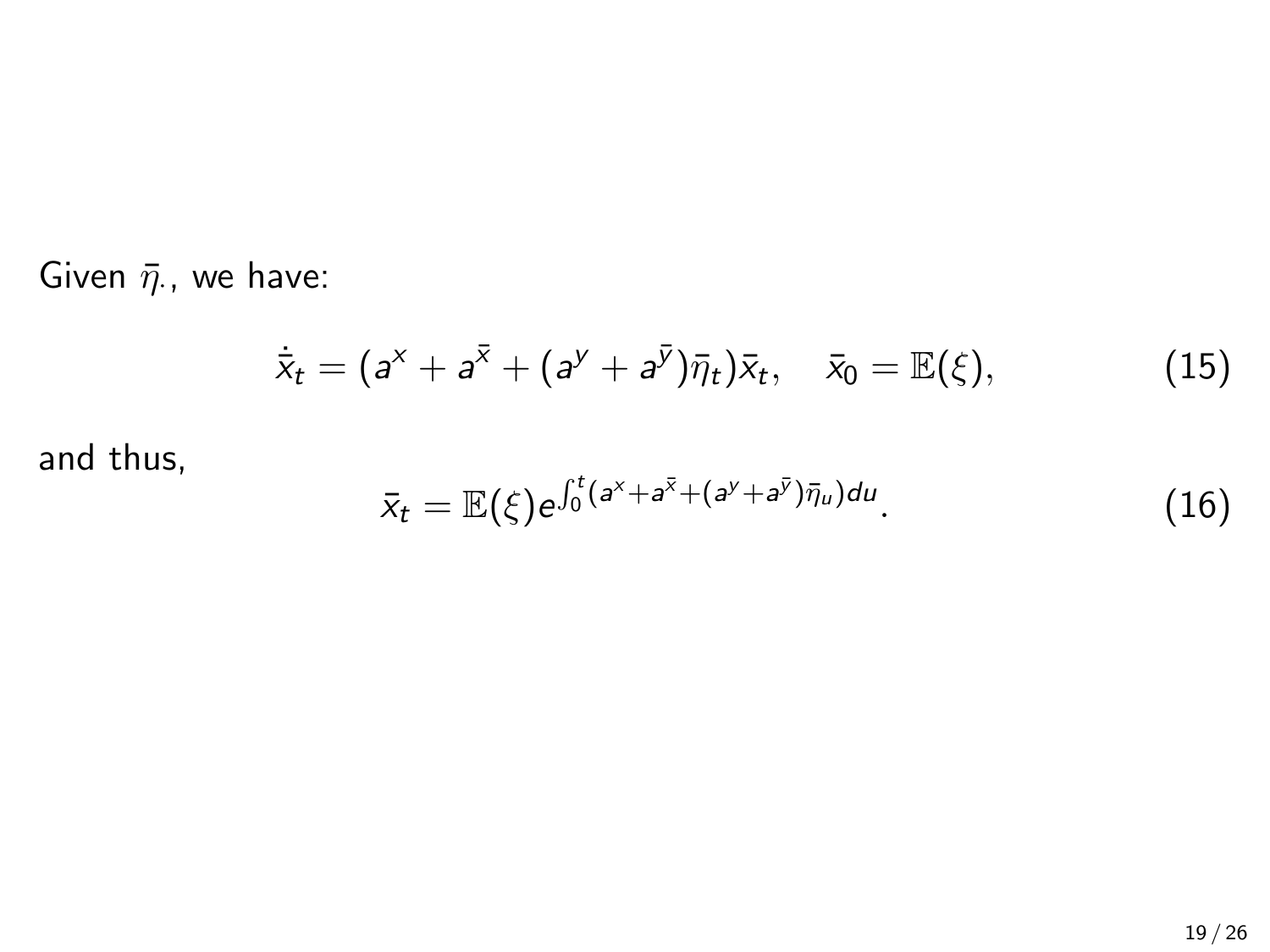Once we have computed  $(\bar{x}_t)_{0 \leq t \leq T}$ , we can rewrite the original FBSDE system:

$$
dX_t = \left(a^X X_t + a^Y Y_t + a_t^0\right) dt + \sigma dW_t, \quad X_0 = \xi,
$$
  
\n
$$
dY_t = \left(b^X X_t + b^Y Y_t + b_t^0\right) dt + Z_t dW_t, \quad Y_T = c^X X_T + c^0,
$$
\n(17)

with:

$$
a_t^0 = (a^{\overline{x}} + a^{\overline{y}} \overline{\eta}_t) \overline{x}_t, \quad b_t^0 = (b^{\overline{x}} + b^{\overline{y}} \overline{\eta}_t) \overline{x}_t, \quad c^0 = c^{\overline{x}} \overline{x}_T.
$$
 (18)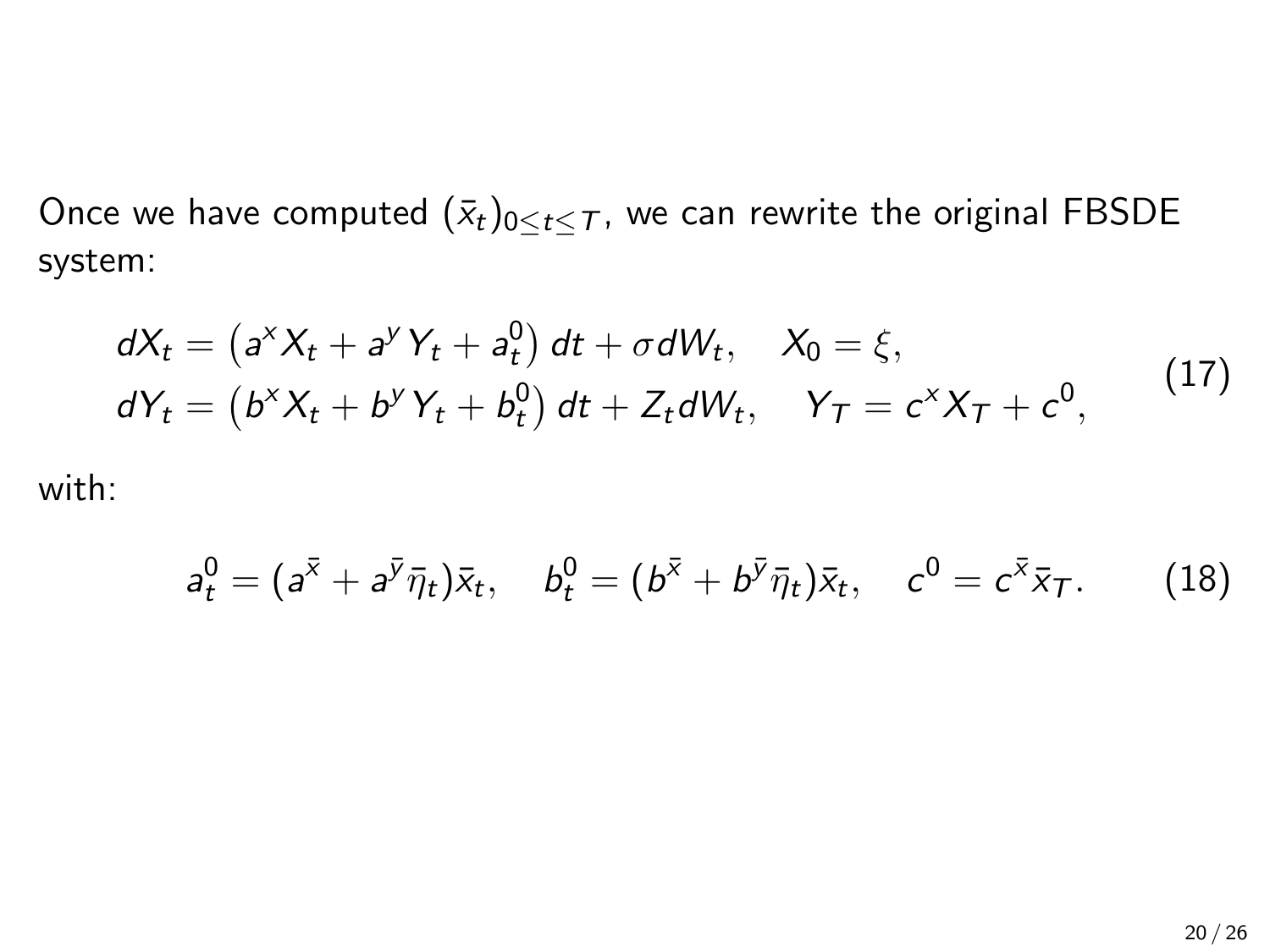Now we make the ansatz:  $\,Y_t = \eta_t X_t + \chi_t,$  which reduces the problem to the ODE system:

$$
\dot{\eta}_t + a^y \eta_t^2 + (a^x - b^y)\eta_t - b^x = 0, \quad \eta_T = c^x,
$$
  

$$
\dot{\chi}_t + (-b^y + a^y \eta_t)\chi_t + a^0_t \eta_t - b^0_t = 0, \quad \chi_T = c^0.
$$
 (19)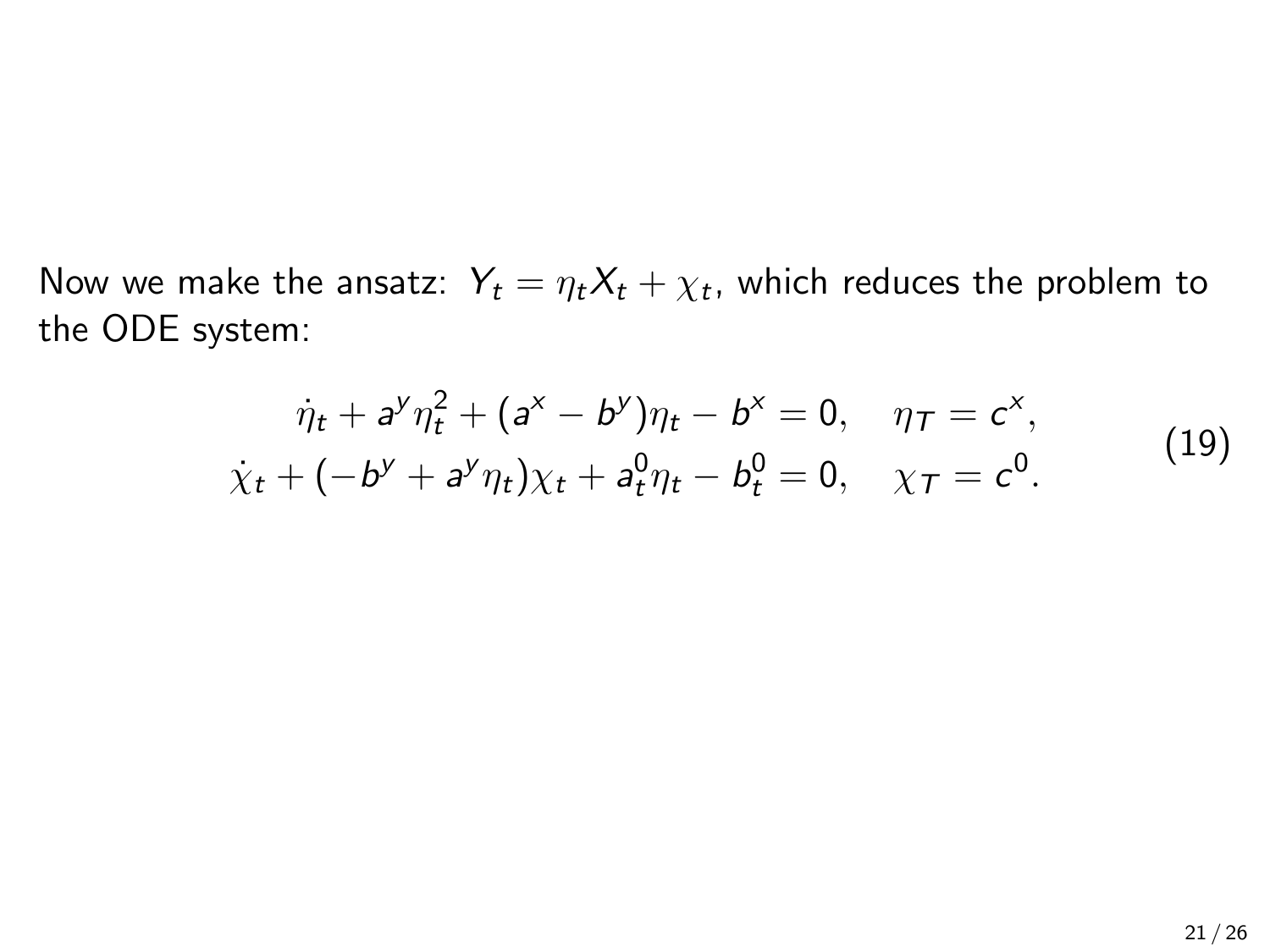Note that it is not necessary to solve for  $\chi$ . because of the relationship:

$$
\bar{\eta}_t \bar{x}_t = \bar{y}_t = \mathbb{E}(Y_t) = \mathbb{E}(\eta_t X_t + \chi_t) = \eta_t \bar{x}_t + \chi_t. \tag{20}
$$

Thus,  $\chi_t = (\bar{\eta}_t - \eta_t) \bar{\mathsf{x}}_t.$  All that remains is to solve the Riccati equations for  $\bar{\eta}$ . and  $\eta$ ..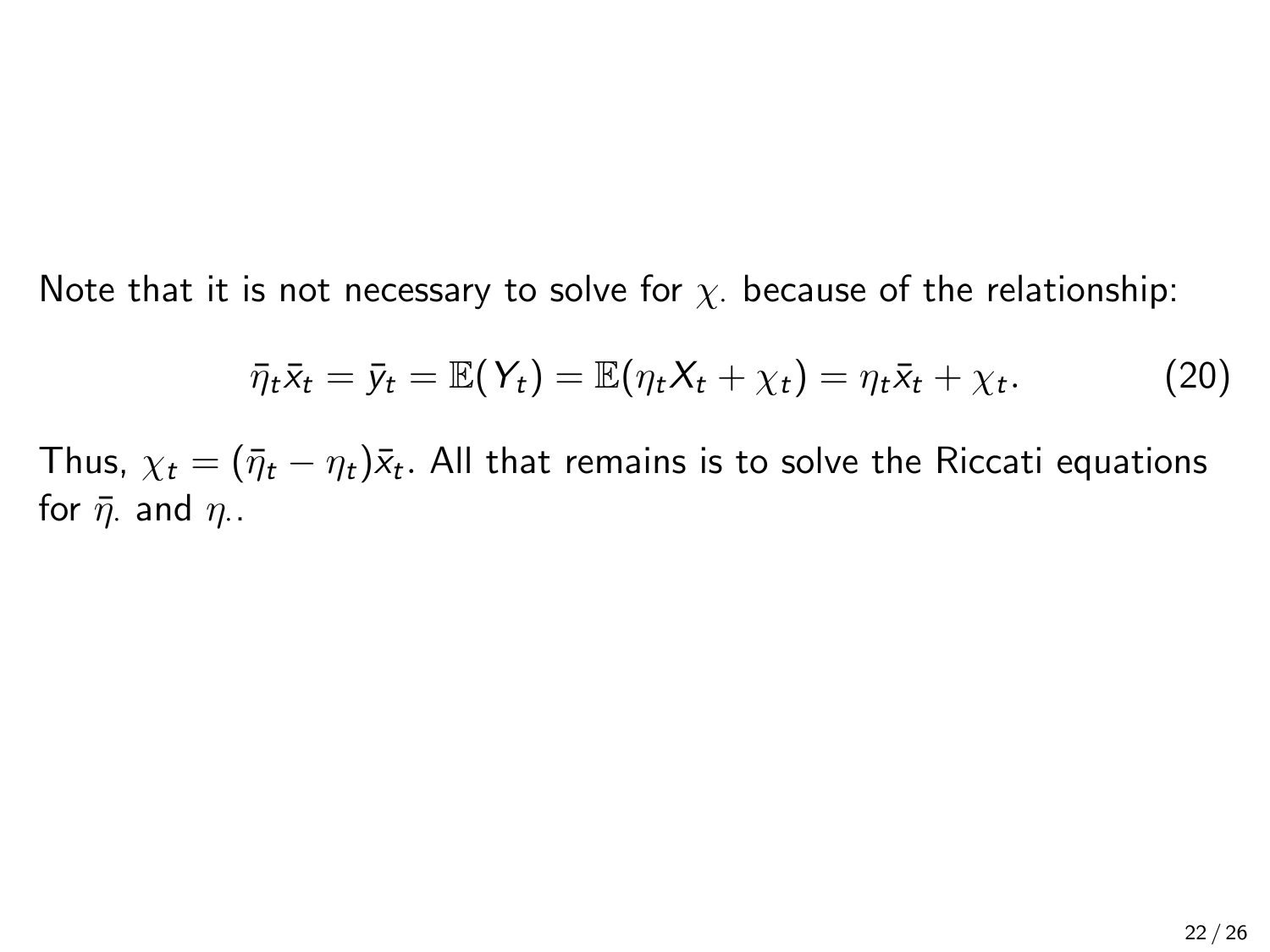If the scalar Riccati equation:

$$
\dot{h}_t - Bh_t^2 - 2Ah_t + C = 0, \tag{21}
$$

with terminal condition  $h_T = D$  satisfies:

$$
B \neq 0, \ BD \geq 0, \ BC > 0,
$$
 (22)

then it has a unique solution:

$$
h_t = \frac{C(1 - e^{-(\delta^+ - \delta^-)(\tau - t)}) + D(\delta^+ - \delta^- e^{-(\delta^+ - \delta^-)(\tau - t)})}{BD(1 - e^{-(\delta^+ - \delta^-)(\tau - t)}) + \delta^+ e^{-(\delta^+ - \delta^-)(\tau - t)} - \delta^-},
$$
(23)

with  $\delta^\pm=-A\pm\sqrt{(A)^2+BC}$  .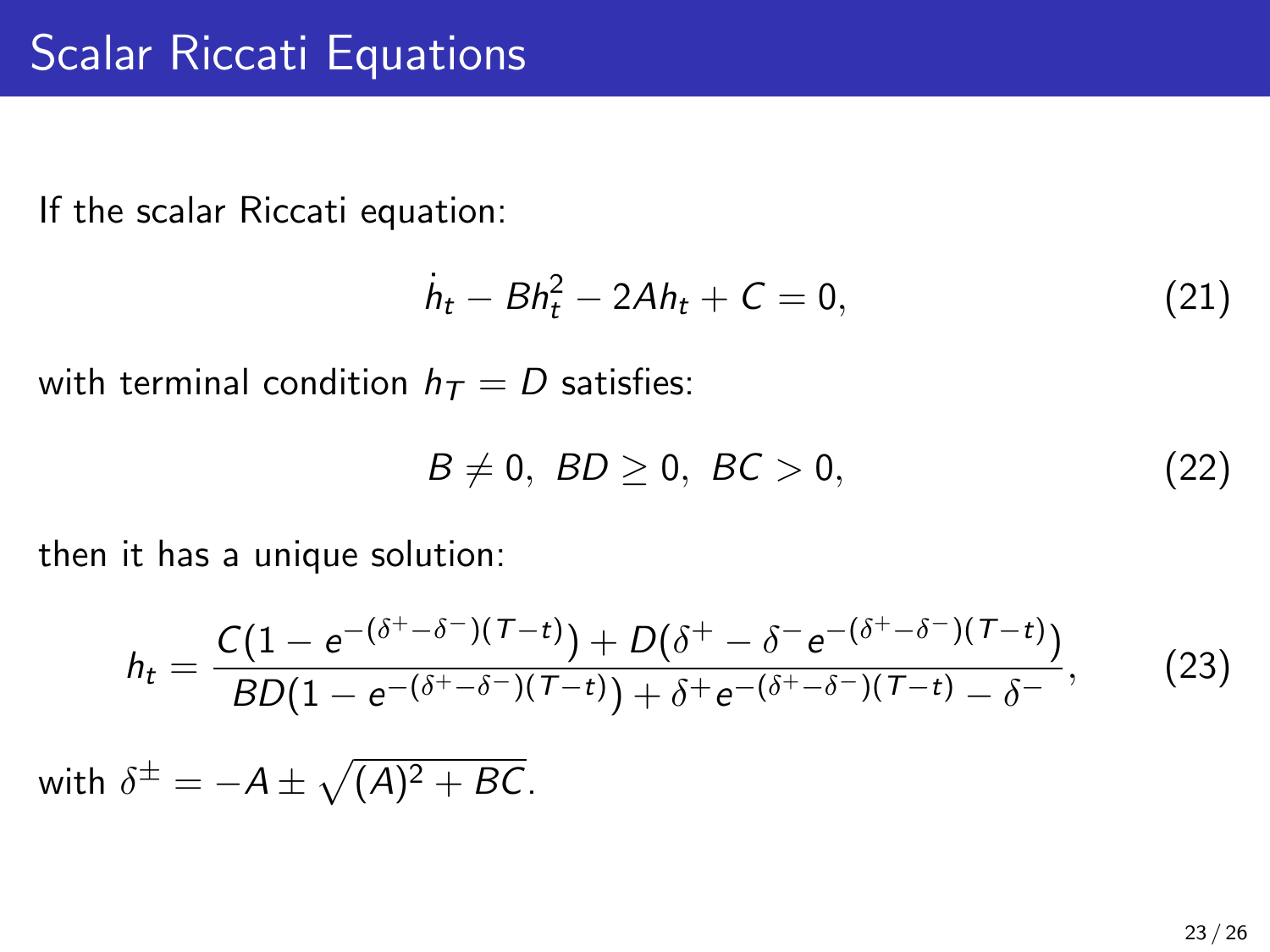By making an ansatz, we can reduce LQMFGs to the solution of Riccati equations and linear ODEs.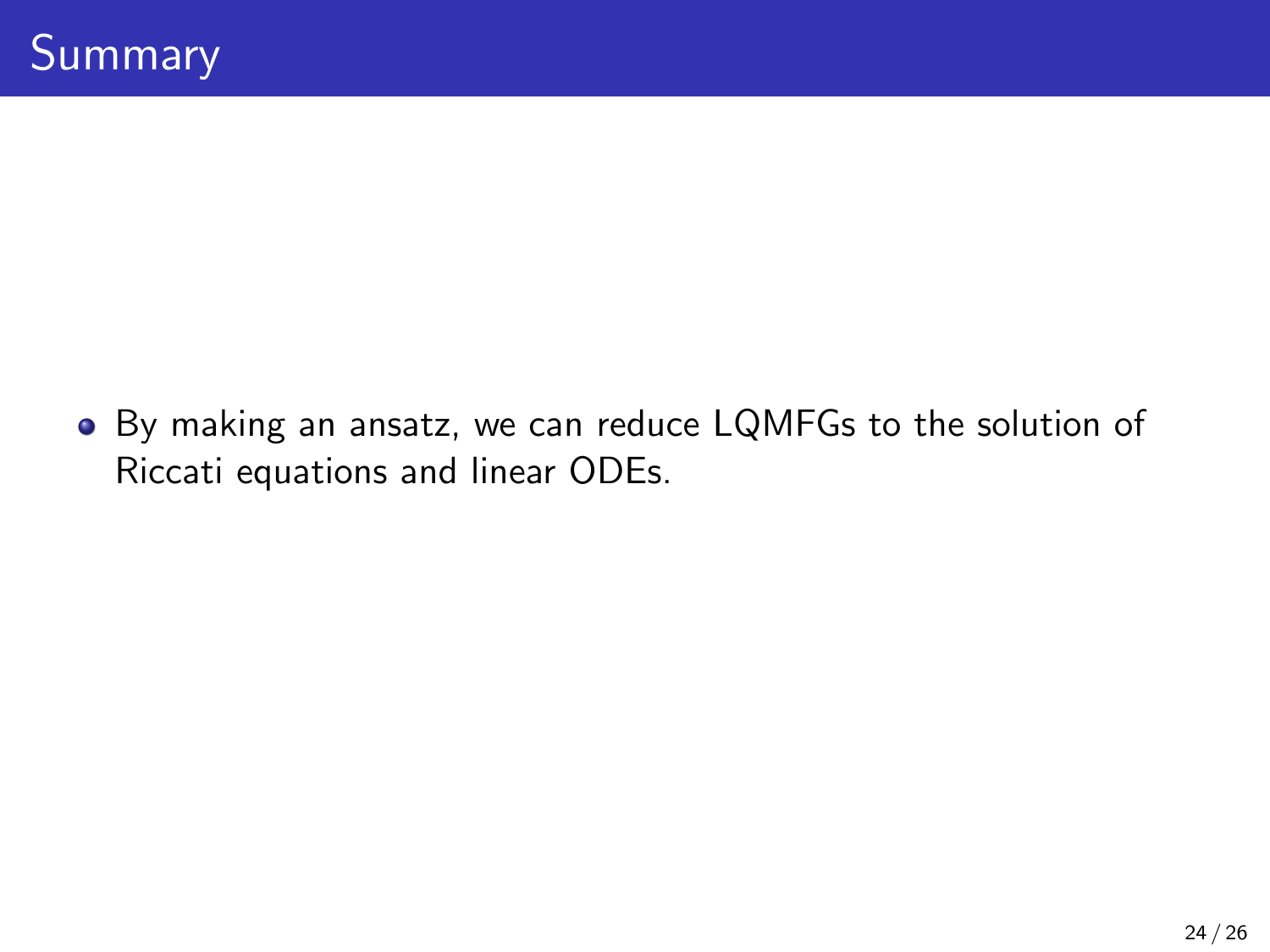René Carmona and François Delarue. Probabilistic Theory of Mean Field Games with Applications I. Springer, 2018.

- René Carmona, Christy V Graves, and Zongjun Tan. Price of anarchy for mean field games. ESAIM: Proceedings and Surveys, 65:349–383, 2019.
- Minyi Huang, Peter E Caines, and Roland P Malhamé. Large-population cost-coupled LQG problems with nonuniform agents: individual-mass behavior and decentralized epsilon-Nash equilibria. IEEE transactions on automatic control, 52(9):1560–1571, 2007.